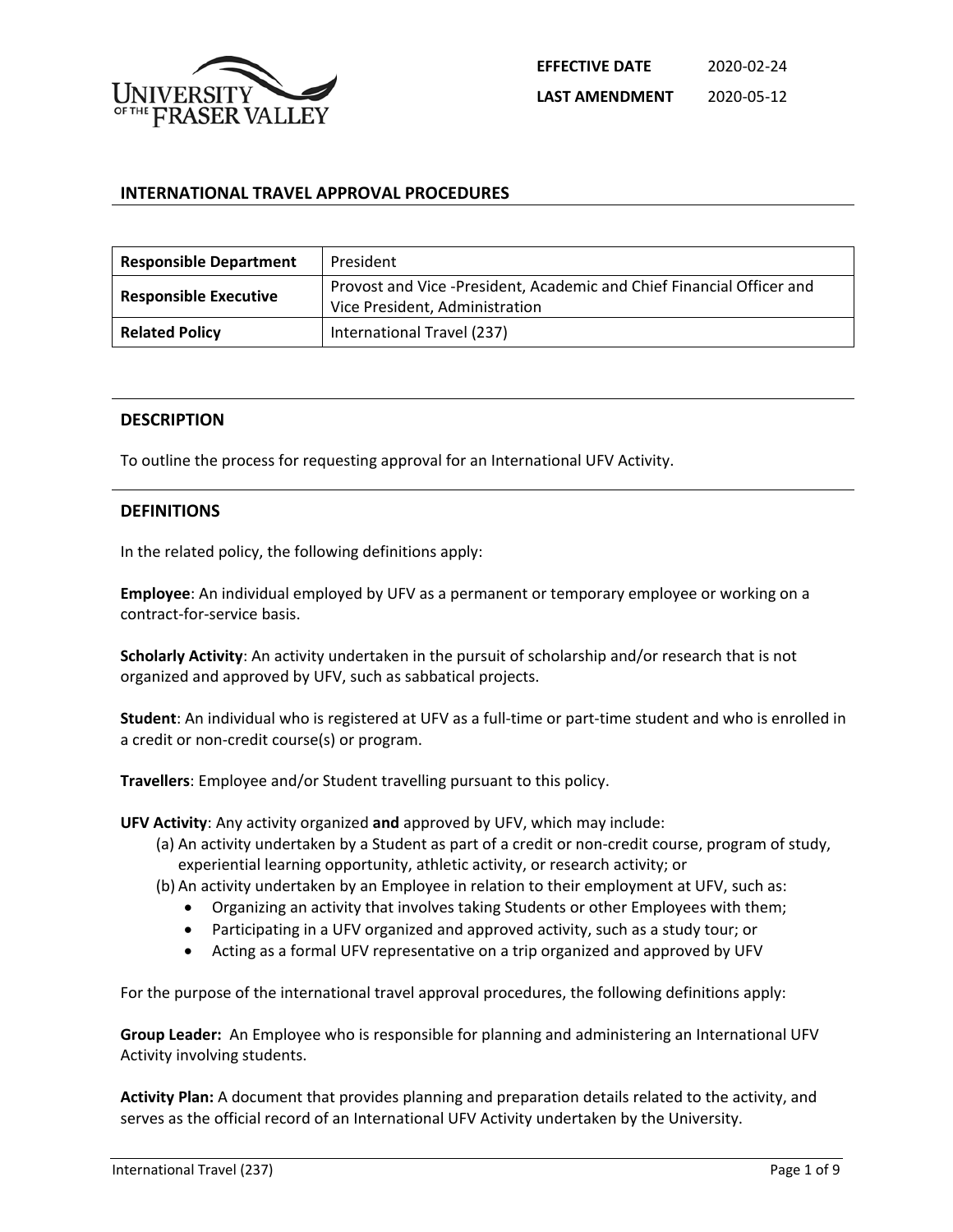**Responsible Administrator:** The Dean / Director / Coordinator to whom the Traveller or Group Leader reports.

**Risk:** A situation involving exposure to danger, harm, injury, or loss.

**Risk Assessment Tool:** A document in which the Traveller or Group Leader(s) and Responsible Administrator assess the overall level of risk of an International UFV Activity.

**Risk Register:** A document that identifies specific risks that may arise during an International UFV Activity and describes detailed mitigation plans to reduce the levels of all risks associated with the activity.

**ITRAC:** The "International Travel Risk Advisory Committee" comprised of the Vice-Provost and Associate Vice-President Academic; the Director, Risk and Safety; the AVP, International and the appropriate Responsible Administrator(s) (Refer to Appendix 5).

## **PROCEDURES**

Every International UFV Activity requires the completion of a **Risk Assessment** and an **Activity Plan** in advance of the activity.

In addition, an **Employee(s)** considering an International UFV Activity involving students will:

- Refer to the UFV International Travel policy; and
- Determine who is responsible for the International UFV Activity (i.e. the **Group Leader**); and,
- Inform the **Responsible Administrator** of the consideration for an International UFV Activity involving Students and,
- Consult, as necessary, the Centre for Accessibility to ensure that any students who submit a request for accommodation to participate in the International UFV Activity are reasonably accommodated.

The office of UFV International is available for consultation regarding the development of all International UFV Activities (local 4838).

## **STEPS**

- 1. Before an off-campus activity can proceed, the **Traveller** or **Group Leader** will determine the risk level of the activity using the Risk Assessment Tool (Refer to Appendix 1) as a guide:
	- *Low Risk*
	- *Medium Risk*
	- *High Risk*
	- *Extreme* Risk
- 2. Once the risk level has been determined, the **Traveller** or **Group Leader** will adhere to one of the applicable processes:
	- *Low Risk Activity*
		- i. Complete an Activity Plan for LOW Risk Off Campus Activity (Refer to Appendix 2) and submit to their reporting **Responsible Administrator** for approval.
		- ii. If the reporting **Administrator** authorizes the activity, s/he will approve the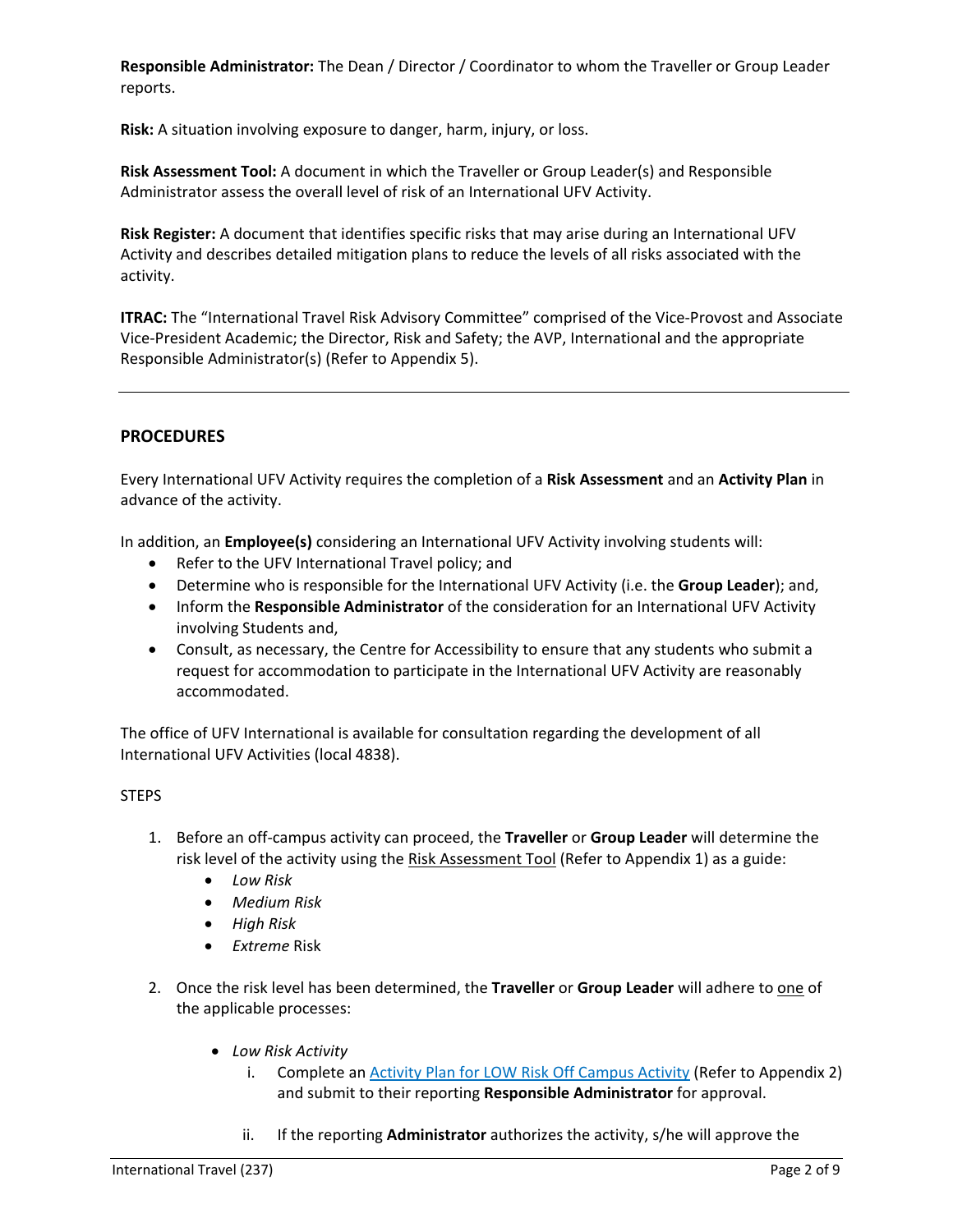**Activity Plan** and submit a copy to the **Director, Risk and Safety** by email to [TRAC@ufv.ca.](mailto:TRAC@ufv.ca) The original **Activity Plan** will be retained by the **Administrator** for reference as required. No further action is required.

- *Medium Risk Activity*
	- iii. If necessary, arrange to meet with the **Manager, Global Engagement** to review the off-campus activity and,
	- iv. Complete a *Risk Register* (Refer to Appendix 3) to identify and evaluate the risks of the off-campus activity, and once completed,
	- v. Meet with reporting **Administrator** to review the *Risk Register* and determine whether the identified risks and mitigation plans are acceptable.
	- vi. If the reporting **Responsible Administrator** approves the activity, complete an Actvity Plan for MEDIUM or HIGH Risk Off Campus Activity (Refer to Appendix 4) for submission to the reporting **Administrator**.
	- vii. Once approved by the **Administrator**, a copy of the **Activity Plan** can be submitted to the **Director, Risk and Safety**, by email to TRAC[@ufv.ca.](mailto:TRAC@ufv.ca) The original **Activity Plan** will be retained by the **Administrator** for reference as required.
	- viii. If group travel is involved, the **Group Leader** will provide all **travellers**, in advance of the **UFV Activity**, a copy of the *Risk Register* for information and group discussion.
- *High Risk Activity*
	- ix. Arrange to meet with the **Manager, Global Engagement** to review the offcampus activity request and complete a *Risk Register* to identify and evaluate the risks of the off-campus activity, and once completed,
	- x. The reporting **Administrator** and **Manager, Global Engagement** will meet with the **Director, Risk and Safety**, to review the *Risk Register* and determine whether the identified risk and mitigation plans are acceptable or bring forward to **ITRAC**  as required.
	- xi. If the reporting **Administrator** and **ITRAC** approve the activity, complete an Activity Plan for MEDIUM or HIGH Risk Off Campus Activity for submission to the reporting **Administrator**.
	- xii. Once approved by the **Administrator** and **ITRAC**, a copy of the **Activity Plan** can be submitted to the **Director, Risk and Safety**, by email to risksafety contactor@ufv.ca. The original **Activity Plan** will be retained by the **Administrator** for reference as required.
	- xiii. If group travel is involved, the **Group Leader** will provide **travellers**, in advance of the **UFV Activity**, a copy of the *Risk Register* for information and discussion.
- *Extreme Risk Activity*
	- xiv. The **Traveller** or **Group Leader** will consult with the reporting **Administrator**. The **Administrator** will bring the activity forward to the **Director, Risk and Safety** for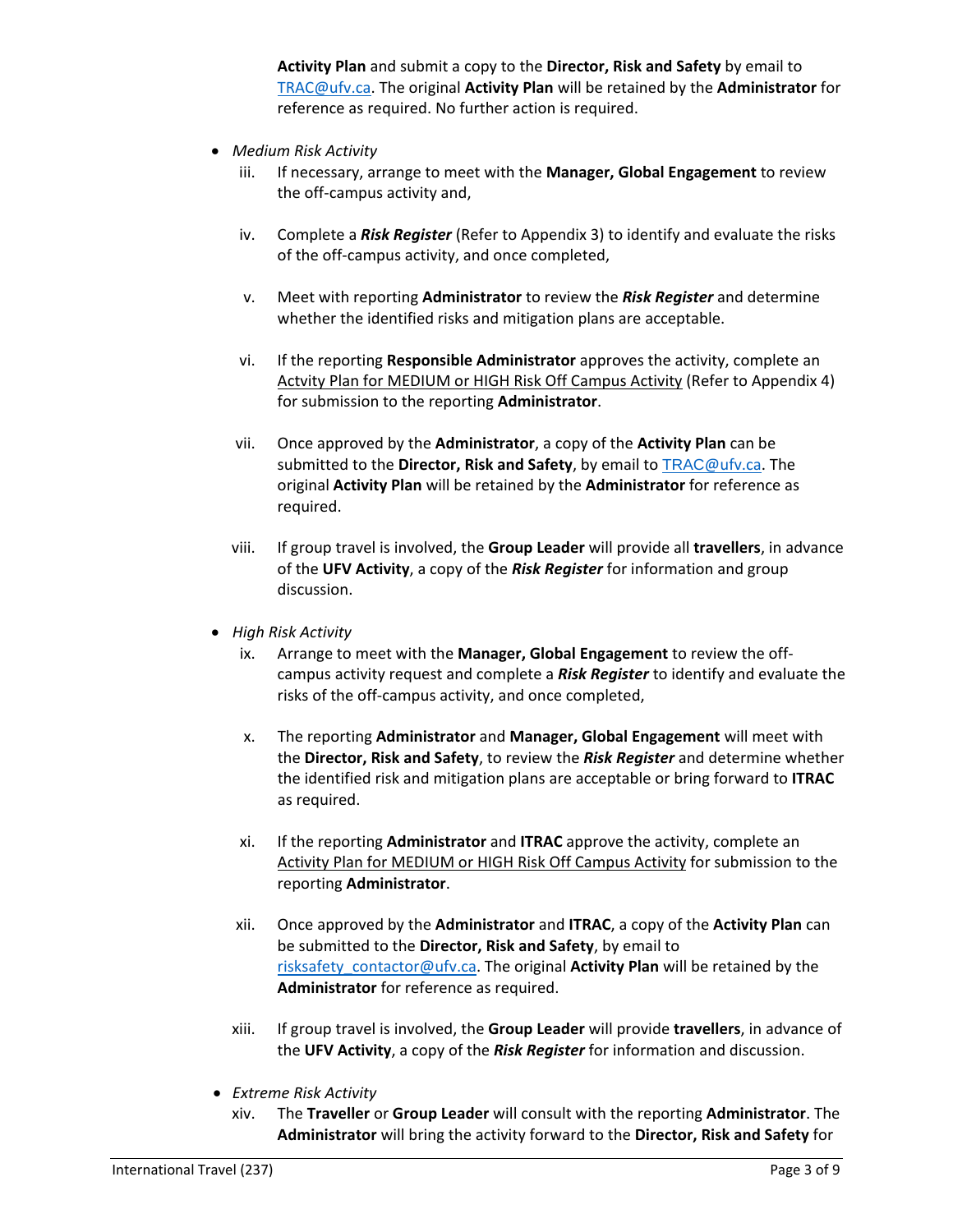review of the proposed off-campus activity request before bringing forward to **ITRAC**.

- 3. The **Group Leader** and **ITRAC** are both responsible for bringing outstanding concerns related to any off-campus activity to the attention of the appropriate **Administrator**.
- 4. For group travel/medical insurance enrollment, contact the **Manager, Global Engagement** at [kara.bertram@ufv.ca](mailto:kara.bertram@ufv.ca)
- 5. All **Students** are required to complete and submit to the **Group Leader**, the International Travel Documents outlined in Appendix 5.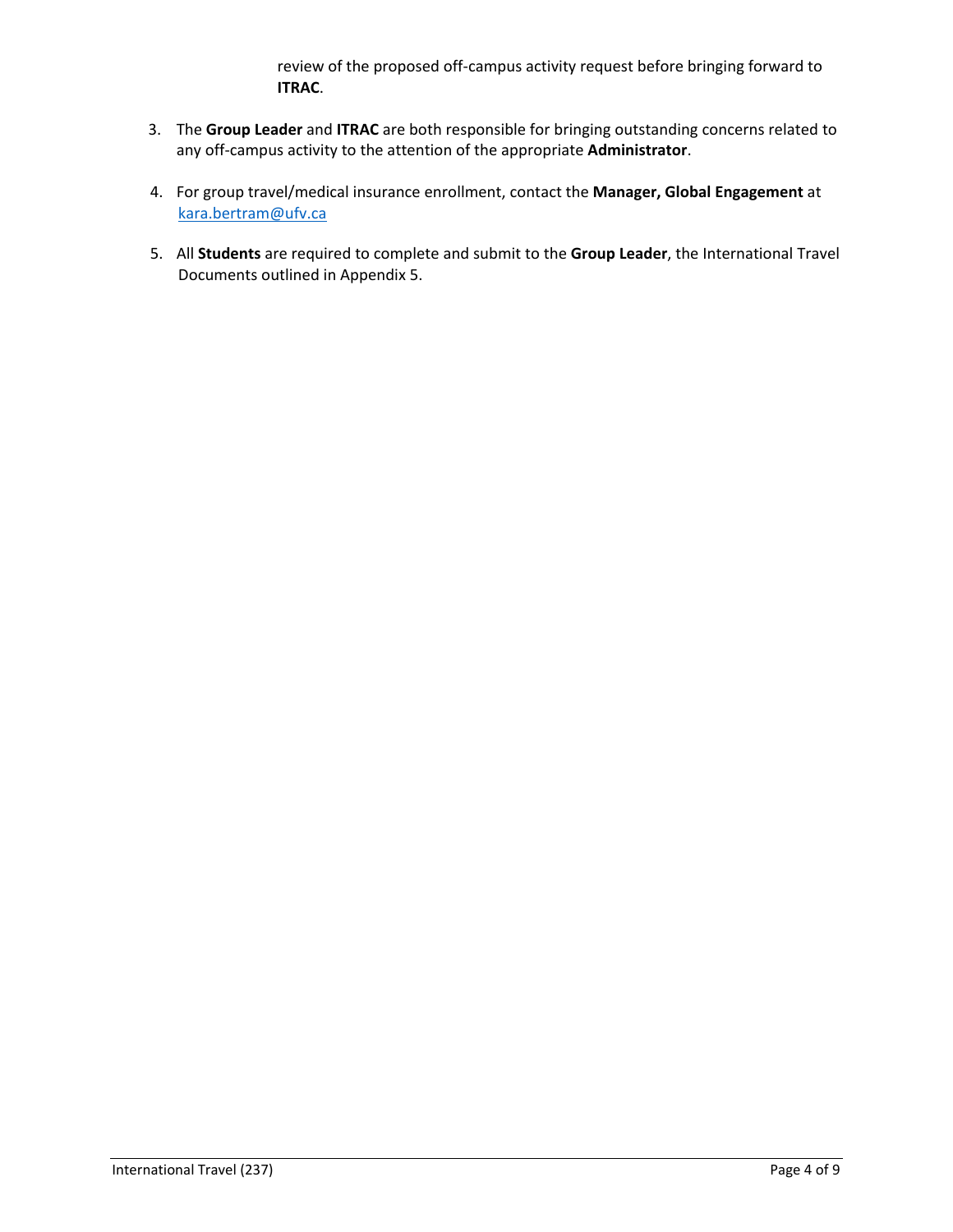## **RISK ASSESSMENT TOOL APPENDIX 1**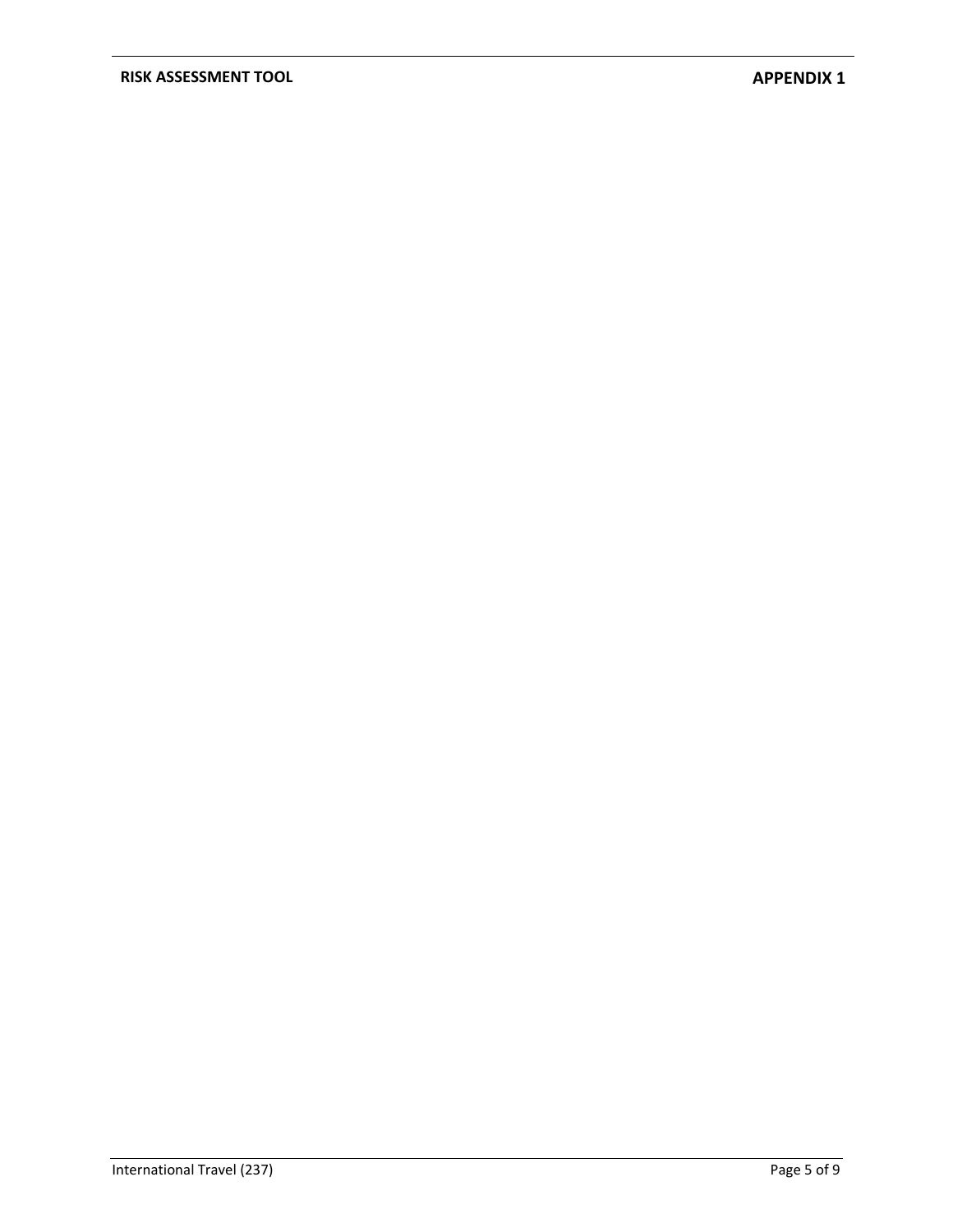# ACTIVITY PLAN FOR LOW RISK OFF CAMPUS ACTIVITY **APPENDIX 2**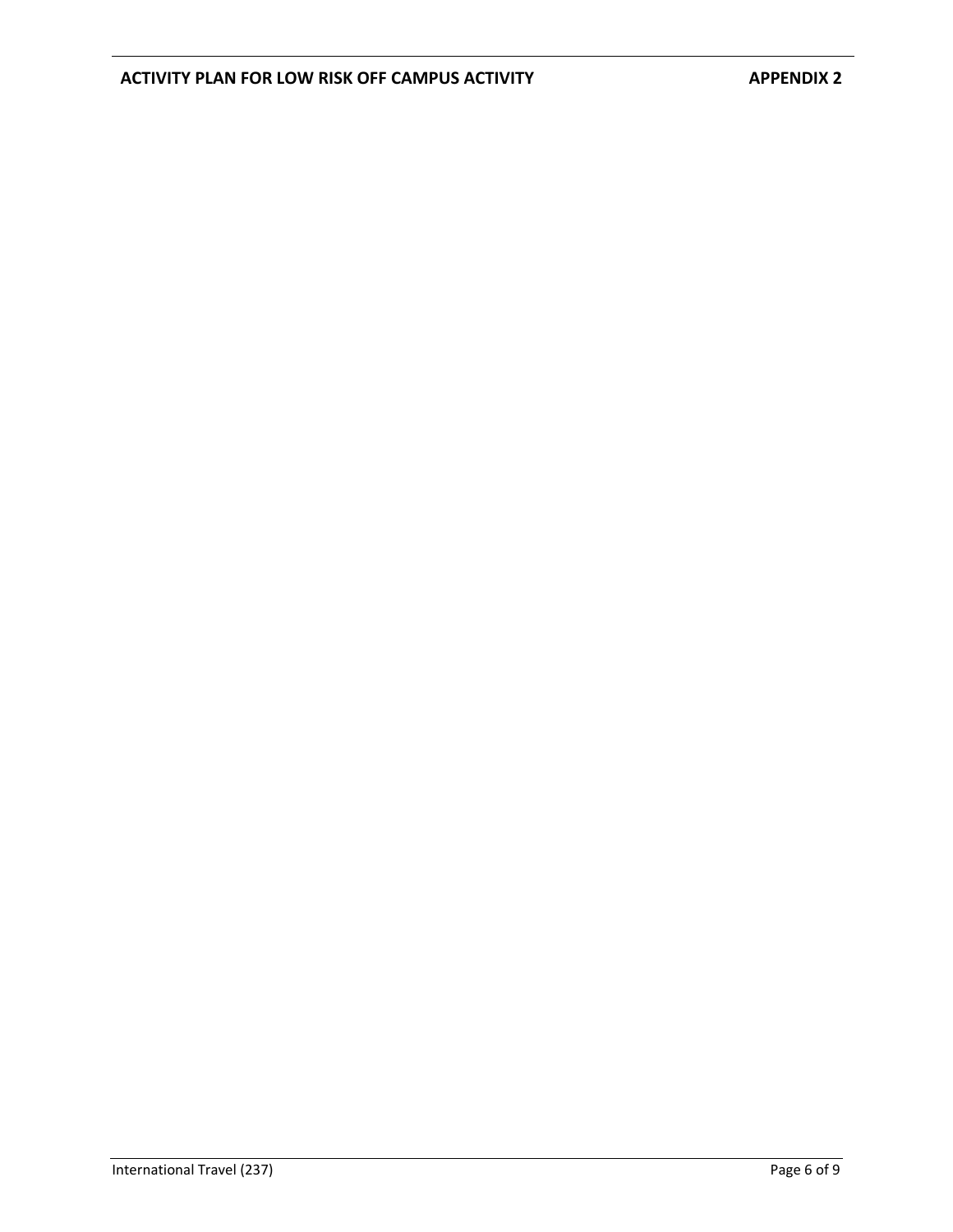## **RISK REGISTER APPENDIX 3**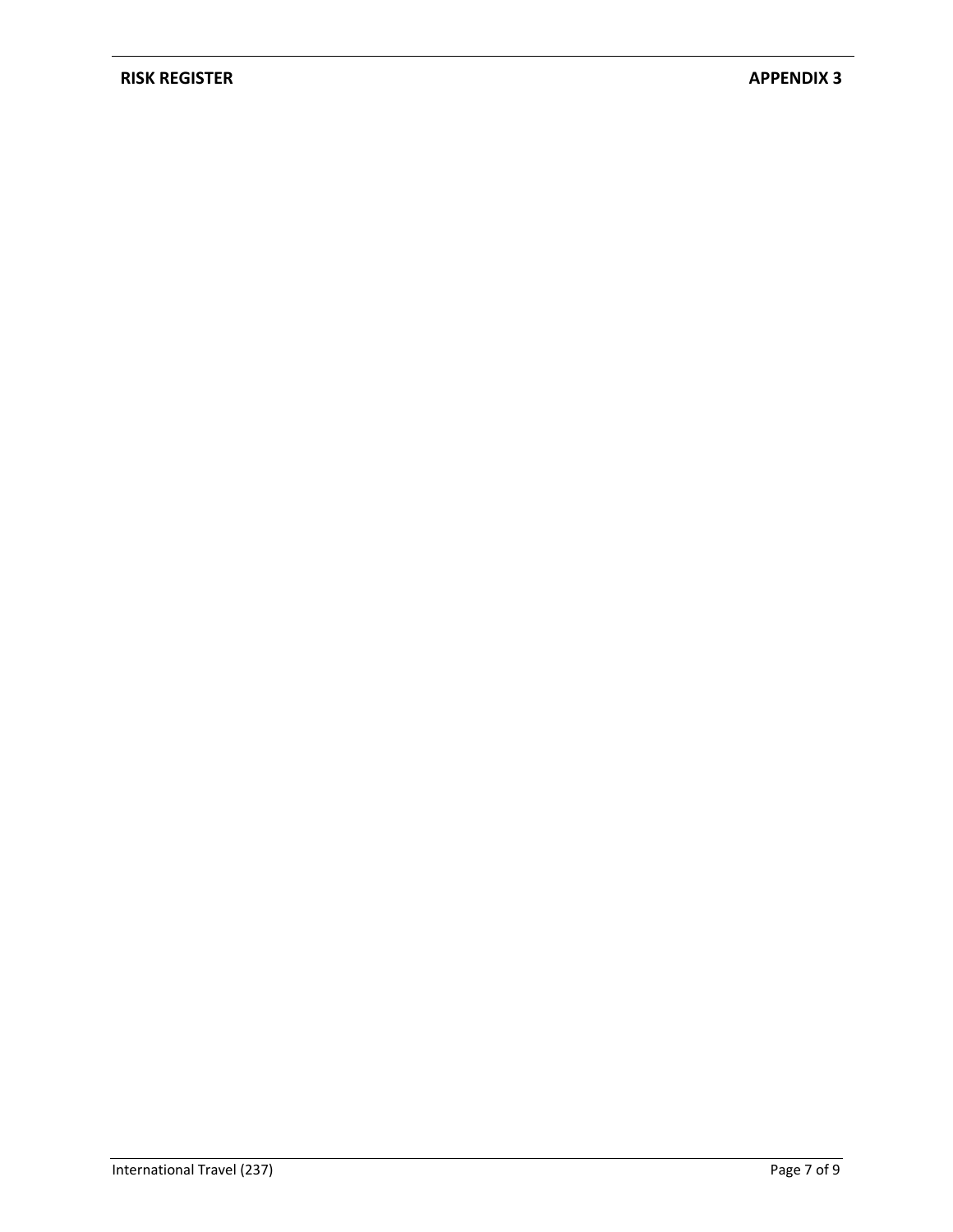# **ACTIVITY PLAN FOR MEDIUM OR HIGH RISK OFF CAMPUS ACTIVITY APPENDIX 4**